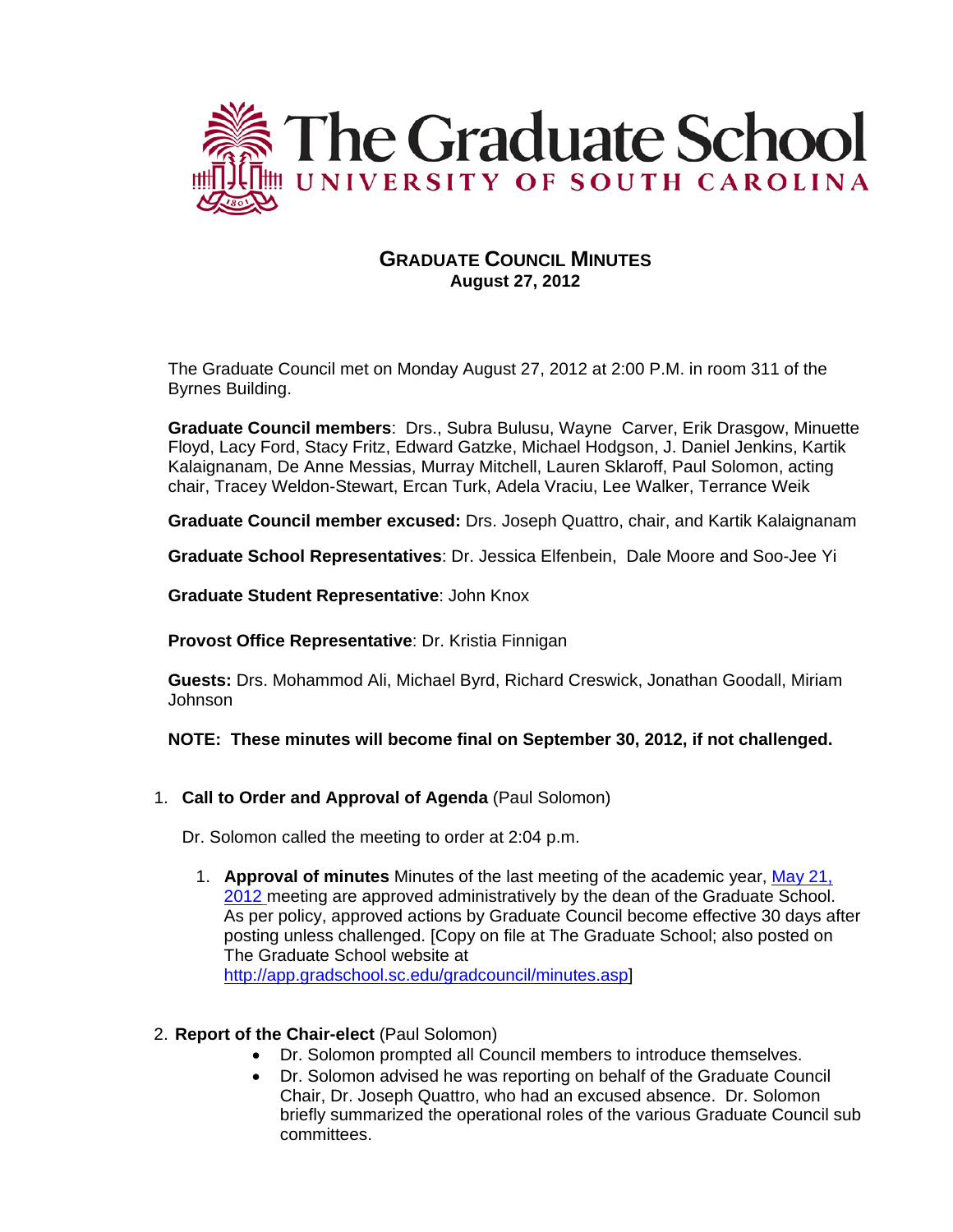# 3. **Report of the Dean of The Graduate School** (Lacy Ford)

- Dr. Ford began by thanking the Council for their willingness to serve on Graduate Council.
- Dr. Ford presented a [Status Report of The Graduate School.](https://app.gradschool.sc.edu/includes/filedownload-public.asp?location=E:\GMS\GRADCOUNCIL\2012\FordPwP.pdf&file_name=FordPwP.pdf) He outlined the presentation covers what we, The Graduate School, have been doing and what we hope to be doing this year.
	- Dr. Ford noted a goal of creating an ACAF policy supporting due process for student grievances, in particular issues surrounding graduate assistantships.
	- Dr. Ford explained pursuits in expanding communication by building a new Graduate School website. He advised that we will be adding content to the website, often and in clear form. Also included in the website is a new [Presidential Fellows Directory,](http://gradschool.sc.edu/presfellows/index.asp) showcasing the talents of the Fellows.
	- Also Dr. Ford noted a form for "Open Access Authorization for Thesis or Dissertation" is available in the forms library and a related form is being established with USC's legal department to reach students from spring 2009 to ensure those students have been adequately informed of their rights.
- Dr. Ford noted that funding for the Presidential Fellows program moving into the future is uncertain. An active search for more certain support for this outstanding program is under way.
- Lastly, Dr. Ford clarified his deferment of the implementation of the regulation Graduate Council passed, last May, regarding the definition of candidacy and the elimination of qualifying exams was due to the sharp dichotomy on campus between the STEM field and the Humanities, Social Sciences, and different discipline models. He believed that one policy could not be imposed on the whole campus without further discussion. He advised that the leadership (Drs. Elfenbein, Mitchell, and Ford) of the Graduate School in some configuration will visit the department chairs and see how we might amend the resolution that was passed, to make it more palatable, and still leaves programs with something consistent with their peers across the nation in those areas. He stated we will do that as rapidly as we can and report back to this committee.

### 4. **Report of the Associate Dean / Secretary of the Graduate Council** (Murray Mitchell)

Dr. Mitchell guided Council through the Graduate School hosted [Graduate](http://app.gradschool.sc.edu/gradcouncil/tracking_detail.asp?chart=Humanities&academic_year=2012)  [Council webpages](http://app.gradschool.sc.edu/gradcouncil/tracking_detail.asp?chart=Humanities&academic_year=2012) and explained the duties of the subcommittee chairs.

# 5. **Report of the Graduate Student Association Representative** (John Knox)

No report

### 6. **Report of the Academic Policy and Practices Committee** (Paul Solomon)

Dr. Solomon noted Dr. Ford addressed, in his report, the old business for the Academic Policy and Practices Committee on the topic of due process for students, in particular issues surrounding graduate assistantships.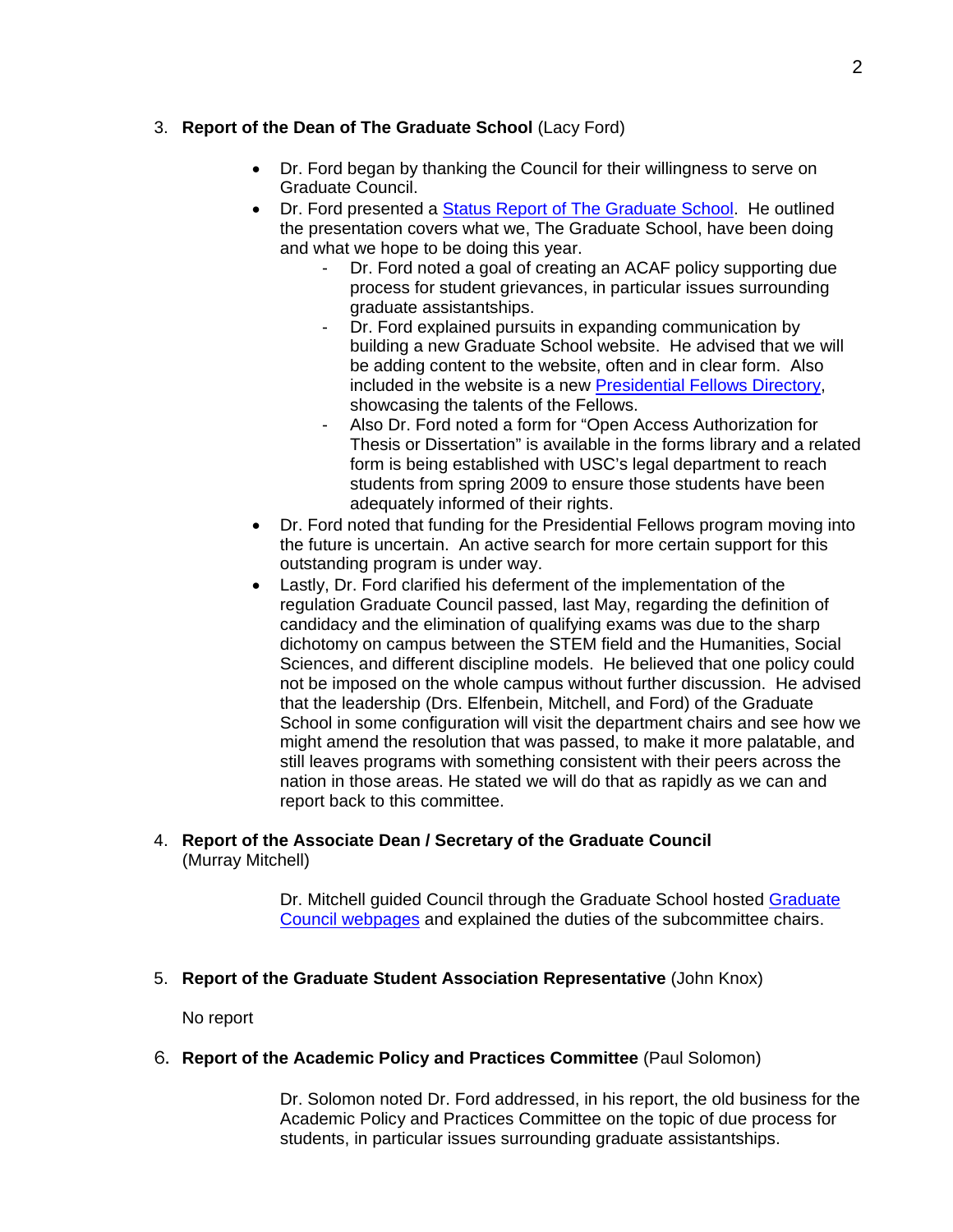7. **Report of the Committee on 500/600 Level Courses, Distance Education, and Special Courses** (Murray Mitchell)

### **500/600 Level course approvals:**

MSCI 590 [GEOG 590] – new and cross-listing GEOG 590 [MSCI 590] – new and cross-listing SOCY 599 - new SOWK 668 – new

8. **Fellowships and Scholarships Committee** (Wayne Carver)

No report

9. **Report of the Science, Math, and Related Professional Program Committee** (Edward Gatzke)

No report

10. **Report of the Humanities, Social Sciences, Education, and Related Professional Programs Committee** (Lauren Sklaroff)

Dr. Mitchell noted that due to a miscommunication across the summer, Dr. Sklaroff had been named as chair of this committee without her knowledge or endorsement. Noting that Dr. Sklaroff had informed him that she would be unable to assume those duties, Dr. Mitchell stated that he would be pursuing a chair for the committee and confirming the initiation of business for the committee.

### 11. **Report of the Petitions and Appeals Committee** (Erik Drasgow)

No report

### 12. **Other Committee Reports**

No report

### 13. **Old Business**

No report

### 14. **New Business**

No report

### 15. **Good of the Order**

### 16. **Adjournment**

The meeting adjourned at 3:15 p.m.